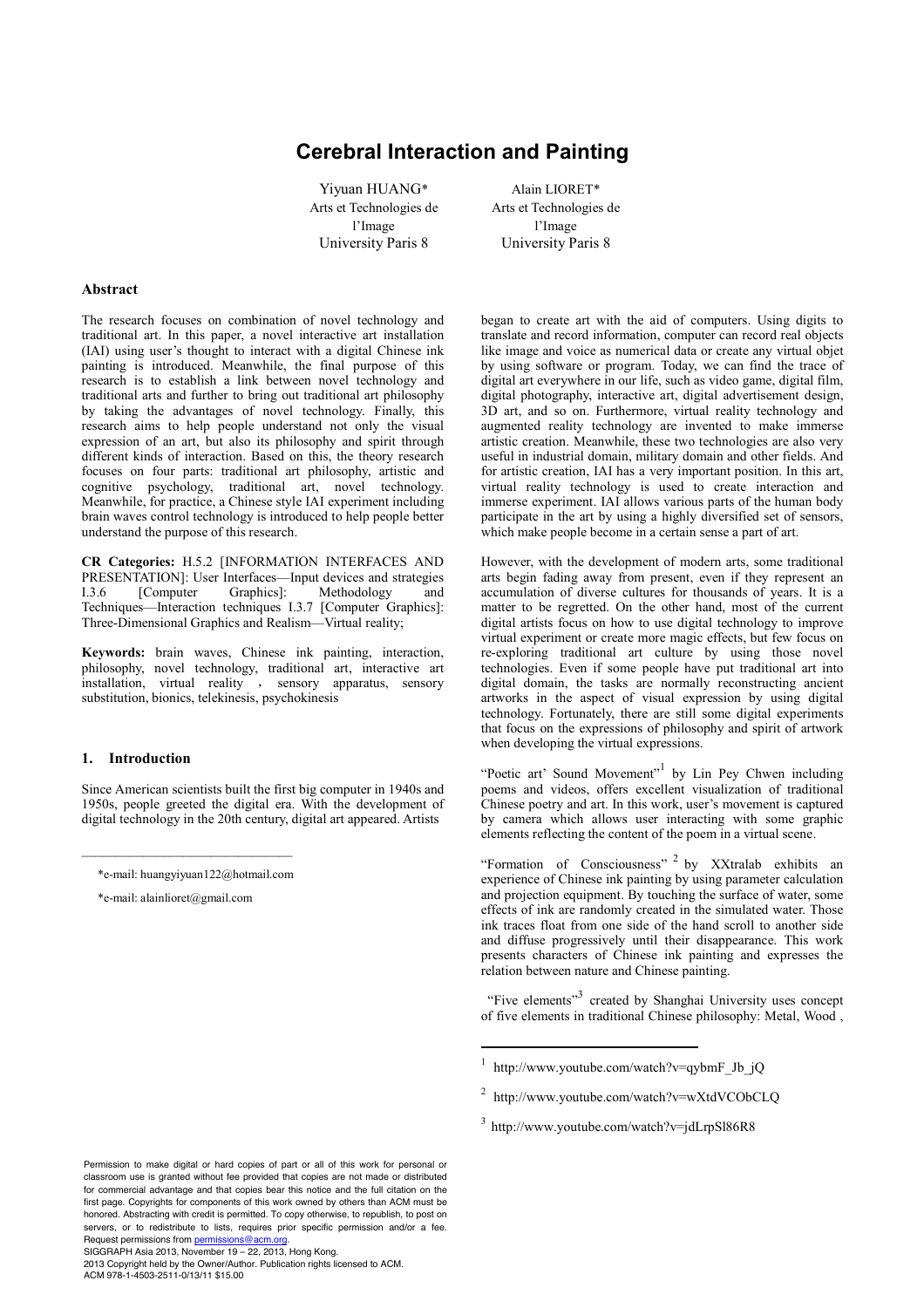Water , Fire, and Earth. They design five scenes for each of the five elements. Some bronze pieces in the scene of Metal can be "knocked at" by waving hands in front of the screen, making deferent sounds by ancient Chinese instrument. In the scene of Wood, shaking hands will bring about leaves falling down from the trees or re-growing from the branches. In the scene of Water, user can produce some waves on the screen in order to simulate the movement of water. In the scene of Fire, user's silhouette is captured by a camera and a fire effect is then created surrounding silhouette. In the scene of Earth, conditions of a forest can be influenced by shaking hand.

One of the most culturally comprehensive and technically sophisticated works of IAI is "Landscape Reunited – Huang Gongwang and Dwelling in the Fuchun Mountains,"<sup>4</sup> which combines art, literature, music, and new digital technology in one installation featuring five themes (Figure 1). The first one, "Landscape Transformed" is formed in 3D to depict a cultural landscape completed with seasonal transitions. Forty-two projectors are used in this work to realize a forty-meter long landscape. A sound-based interaction is incorporated into the work. For example, the audience can yell "Hello" when a butterfly rests upon the river rocks. After a second, the butterfly disappears and the painting responds with action. This theme integrates also an old Chinese game known as "Floating Wine Cups on a Winding Stream", which allows user to pick up a floating cup from the river by touching the screen. The second theme, "A Legend in Art History", a Chinese ink painting for storytelling, utilizes the form of a long hand scroll. With a touch on a particular period displayed in the scroll, user can hear a legendary story of this period with an animation played on the hand scroll. Next, "Secrets to Depicting Landscapes," allows users to create a unique painting by piecing together various parts of Chinese painting. With the assistant of the built-in technical guidance, users can understand the contextual meaning of the painter's observations and the techniques needed in creating an ink painting. Working in opposite direction, the fourth theme, in "Listening to the Painting," light shines on an acrylic screen and slowly moves along a track



**Figure 1. Landscape Reunited – Huang Gongwang and Dwelling in the Fuchun Mountains** 

#### **(Copyright © National Palace Museum)**

(http://www.npm.gov.tw/exh100/fuchun\_media)

 $\overline{a}$ 

with different layers, constructing the spatial atmosphere of mountains. Meanwhile, music echoes the light, presenting a harmony of space and time. Finally, "Painting a Dialogue with the Landscape" focuses on Huang Gongwang's artistic achievements. By choosing a hand scroll and placing it on a displayed tray, a puppet show is exhibited with the narration of the hand scroll on the screen.

In conclusion, most of the present works only use simple digital technologies, such as camera, pressure sensor, audio sensor, etc. And the visual expression of some work is limited or too abstract so that user can't understand work's purpose without explication of artist or guide. However, IAI is a kind of digital art that has a lot of possibilities integrating other technologies of different domains. Though digital artistic creation, those technologies can be combined together in order to offer service for our artistic creation. With different advantages of novel technologies, we can find different ways to better present traditional art philosophy and spirit. We could finally find the point between characters of traditional art and advantages of novel technology. In the same time, the attraction of digital technology can bring public to re-appreciate traditional art. For this goal, research of artistic and cognitive psychology is as well as needed in order to find a method of designing the interaction that could attract current people's curiosity. Therefore about the research of this paper, it plans to create an IAI using brain waves control technology and other digital technology, as well as some medical sensors, to present Chinese ink painting art and explore its philosophy and spirit.

#### **2. Philosophy and art**

#### **2.1 Chinese philosophy Qi**

For understanding this IAI project and research, we first need to learn about its basis: Chinese traditional philosophy Qi.

Qi was coined in The Book of Changes which believes that nothing in the universe is static, and everything is in the process of constant change. Appended Judgments says, "Production plus reproduction is called change." "Change" is "the birth of all things," that is, everything in the universe is in the process of ceaseless production and reproduction. In the same time, a school of thought named Taoism developed from The Book of Changes believes that all things are made of Qi, which is in a constant state of movement and flux. Qi is a vital energy or breath. Originally the universe was in a state of chaos, but eventually the light Qi rose and formed the heavens, while the heavy Qi sank and formed the earth. The followers of this school known as Taoist believe that physical matter cannot be distinguished from its basic substance, Qi, and that thus matter and energy are interchangeable. In a word, "Qi constructs the universe". Everything comes from Qi, is born in Qi, returns back to Qi, and thus forms a circle. Taoism proposed harmony between human and nature, and it advised "no-action," which means intensely concentrated action without allowing unrelated thoughts or ideas interfering with the moment of being. It is unwise to oppose the laws of nature because such resistance fosters the growth of the force it opposes. Excessive force in a particular direction tends to foster the growth of its opposite. An obvious and aggressive attempt to gain power and position can produce an opposite consequence.

#### **2.2 Chinese ink painting**

Chinese ink painting (Figure 2) is a form of Chinese arts that has perfectly inherited the concept of Qi. In the beginning, Chinese

 $4$  http://v.youku.com/v\_show/id\_XMzM0MjkxNzc2.html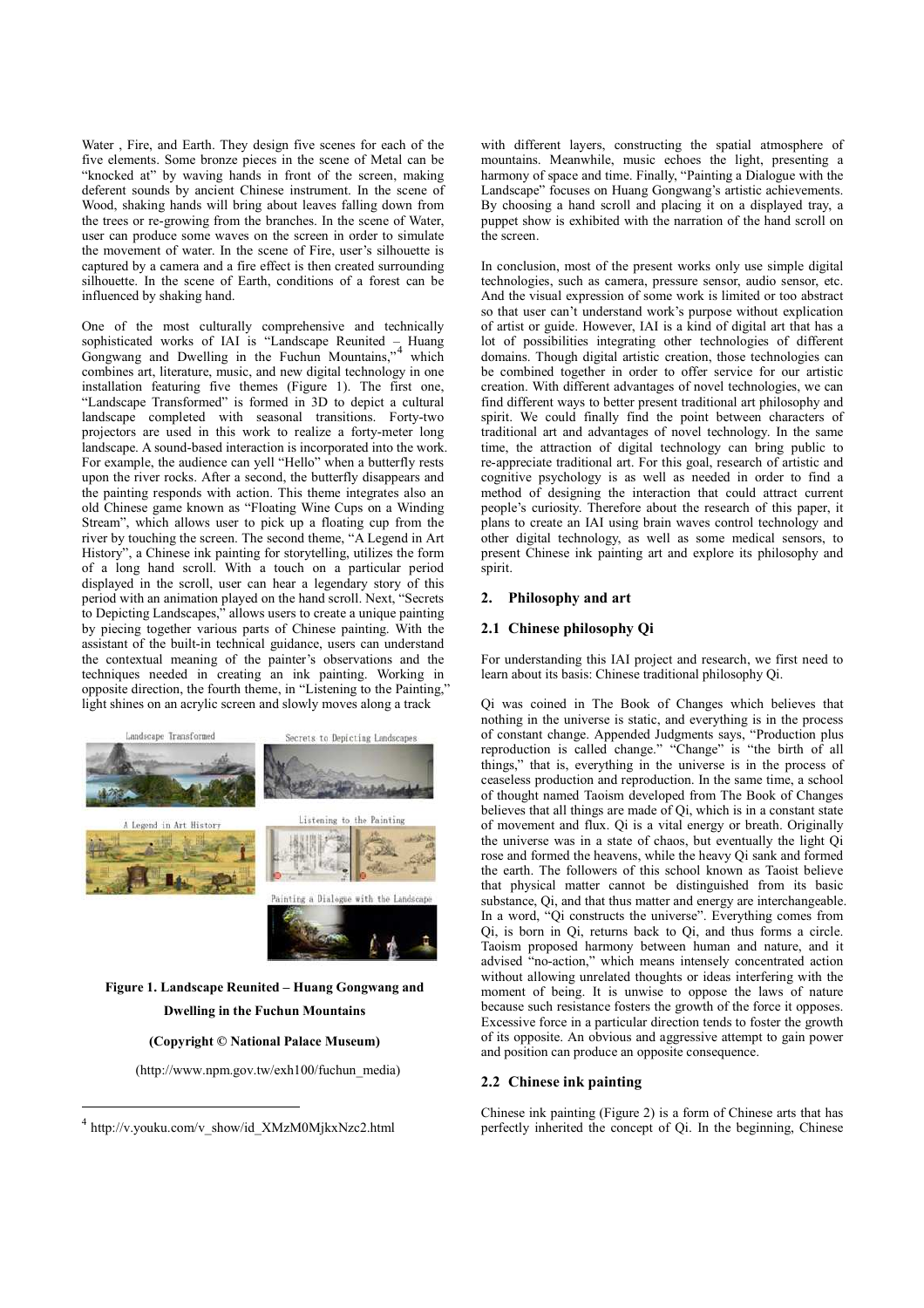created words by imitating objects or activities, those words use figures to present sense. And then, with the passage of time, it was divided into two branches, Chinese painting and calligraphy. But the Qi is always their basis.

Chinese ink painting presents usually landscape of nature including mountains, rivers, herbs, flowers, and animals, or with some buildings or human beings in the painting. For creating a painting, Chinese ancient painters usually spent a long time on traveling, to discover different kinds of natural landscapes. During this process, painters could get some personal senses. And based on those senses, they can then create paintings. Therefore, Chinese ink painting is not an imitation or copy of real landscape, it is painters' philosophical consciousness by using landscape to present things which maybe doesn't exist in the real world. At the end of painting, painters usually write a poem in a corner of their work to present the subject of the painting or their senses.



**Figure 2. Chinese ink painting:** *Forest in the snow*

**Fan Kuan - Dynastie Song (960-1279)** 

For creating Chinese ink painting, we use Chinese brush, Chinese ink, Chinese absorbable paper, ink stone. The four elements named scholar's four jewels in Chinese culture. Painters use brush to dip ink and paint trace in the absorbable paper to create figures. When the brush touches the paper, ink progressively diffuses in the paper according to the force and method of usage of brush. Because of that, Chinese ink painting has no solid trace but fluid trace. Such characters of Chinese ink painting reflect the balance of nature, concept of integration and natural harmony.

# **2.3 Qi and human brain**

Following the above arguments, natural Qi, human's spirit and Chinese ink painting can be 3 major parts of this IAI. But the question remains how to connect each other for the IAI project. In order to find out the answer, research of Chinese medicine is very helpful, which provides us the knowledge of circulation of Qi in human body.

According to Compendium of Materia Medica, the classic

Chinese medicine manual, "brain is the center of spirit". Miraculous Pivot further elaborated the relation between Qi and spirit: "When people are born, spirit is the first thing that is created, and then the brain…After blood and Qi have been together, the functions of blood and Qi have been completed, organs have been formed, spirit and Qi have settled down in the heart, soul has appeared, and then human being are formed.' Correction on Errors in Medical Classics said: "Intelligence and memory do not depend on the heart, but depend on the brain. Two ears connect to the brain, and the sound heard by ears is processed by the brain. If the brain's Qi is weak, the brain shrinks. If the Qi in brain and the Qi in ears are not connected to each other, deafness will occur." Furthermore, "a baby has no memory because the brain has not been filled; an old man has no memory because the brain is empty."

Based on the above observation, there is a close relationship between Qi and brain, as well as between brain and spirit in human body. Therefore, a possibility is to use brain, or human consciousness, to participate in the IAI, to interact with natural Qi which can be exhibited trough the Chinese ink painting. And in order to break limitation of traditional technologies applied in IAI creation, brain waves detection technology which is normally used in medical domain has been introduced into the creation of this artistic project. The brain waves technology is used to capture user's mind which is a kind of human's Qi, interacting with a digital Chinese painting to create life or influence life. Through these interactions the user understands the relationship between human's Qi and natural Qi and also the concept of Qi and its philosophy, the character of Qi and harmony between human and nature.

### **3. Experiment design**

Because of the above-mentioned reasons, a conception of experiment can be designed at this phase. The final objective is to verify feasibility and innovativeness of the combination between art and novel technology for exploring the real value of traditional art. In the case of the paper, the experiment is an IAI combining of Chinese ink painting and medical sensor. The whole IAI is a complex project which includes a lot of researches concerning creation of interaction scenario, technology of brain waves and other sensors, technology of 3D, research of philosophy, psychology, Chinese ink painting and its spirit, research of artistic



**Figure 3. First demonstration**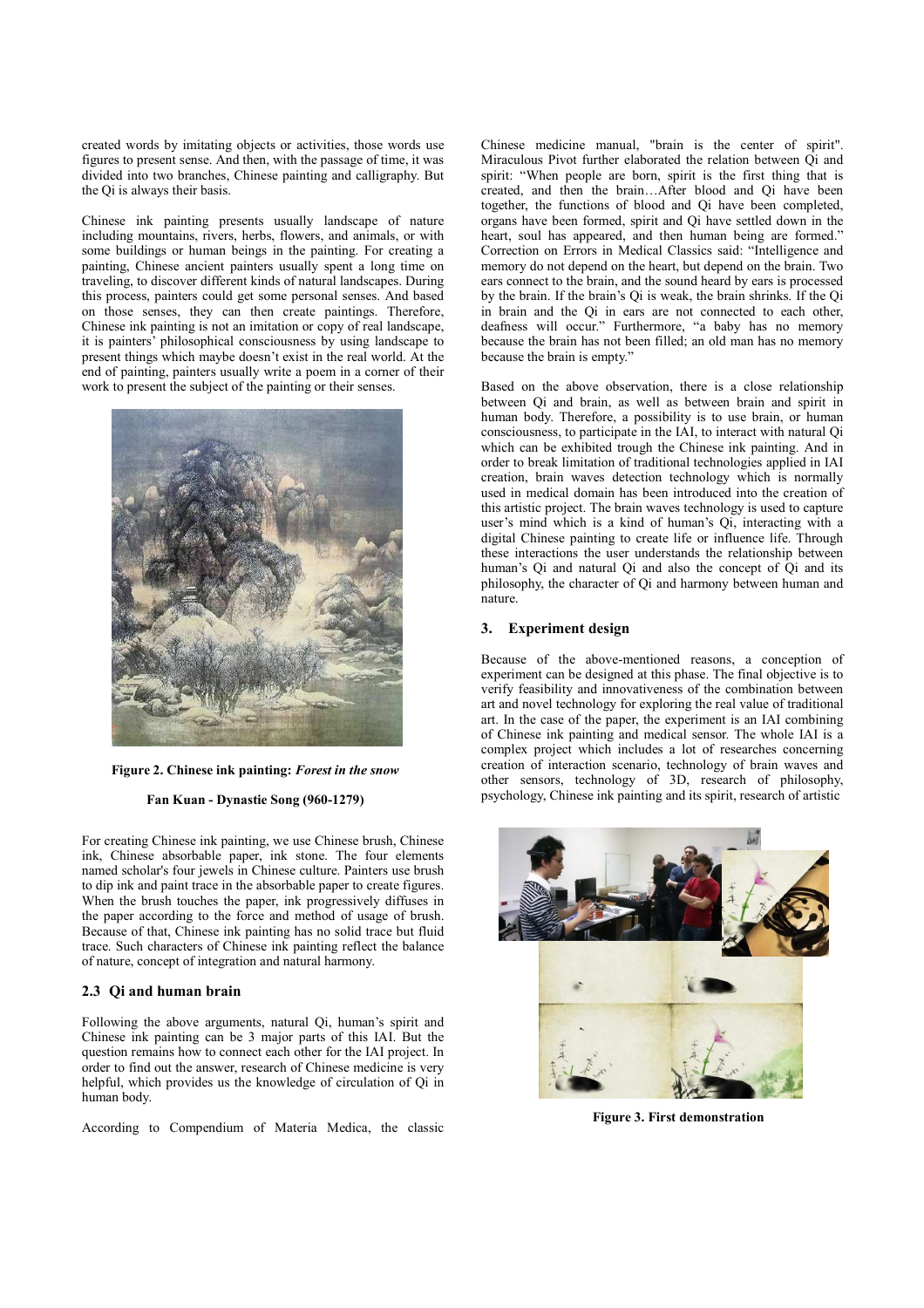visual expression and so on. However, the first demo of whole visual expression and so on. However, the first demo of whole research is already done (Figure 3). It is simple but technically, the feasibility of interaction between brain waves and painting has been perfectly approved. Based on this, the next step is to focus on research of art, as well as philosophical and cognitive psychology research, in order to better ameliorate the scenario of interaction. Meanwhile, other 3D technologies and other medical technologies will be as well as introduced in this research.

# **3.1 Technology design**

#### *3.1.1 Electroencephalograph*

First at all, for obtaining thought, a machine detecting human's brain waves is necessary. Normally in medical domain, doctor uses a kind of detective machine named electroencephalograph (EEG). Brain waves signal is very weak, this machine can (EEG). Brain waves signal is very weak, this machine can amplify this weak signal in order to make it editable. Thus, the principle of EEG is simply to amplify brain wa waves signal. The basic component of EEG machine is an amplifier, it can amplify weak EEG signal. However, the amplifier parameters chosen to record the EEG have a large impact on the quality of the data derived. Central acquisition parameters are the sampling rate, the gain (vertical resolution), the highpass and lowpass filter characteristics, and the notch filter that can be used to eliminate residual mains noise. However the brain waves signal is an electrical analog signal which can't be edited in computer. Thus after the amplifier and noise filter, a converter is required to convert analog signal to digital signal in order to make the brain signal programmable in computer. of EEG machine is an amplifier, it can amplify<br>I. However, the amplifier parameters chosen to<br>have a large impact on the quality of the data<br>icquisition parameters are the sampling rate, the I so on. However, the first density in the same of whole Normally, for creating a good IAI, and the same of the same of the same of the same of the same of the same of the same of the same of the same of the same of the s

The first step for capturing the brain waves is locating conductive mediums in different positions on the surface of scalp. Materials such as platinum, gold, silver, or silver/silver chloride are used for EEG surface electrodes. In order to minimize noise and artifact problems, surface electrodes must be affixed to the scalp by adhesive conductive paste. Brain waves signal go though these electrodes and get into the amplifier. Indeed, as long as people think something, different brain signals will be released different cerebral regions. Each electrode captures the signal of its location. As result, we get different cerebral data. By analyzing those data, different cerebral activities can be finally identified. (Figure 4) is in different positions on the surface of scalp. Materials<br>platinum, gold, silver, or silver/silver chloride are used for<br>urface electrodes. In order to minimize noise and artifact<br>is, surface electrodes must be affixed



#### **Figure 4. EEG circuit**

The above is the principle of EEG. For creating the IAI project, character of brain waves must be also required for further study. Human brain waves can be roughly divided into four types, each providing us with a level of physical as well as mental consciousness. The first type is called beta, which travels at a rate of twelve to sixteen cycles or pulses per second. When your brain is transmitting beta waves, you feel alert. The second type is called alpha, and travels at a rate of eight to twelve cycles or beats per second. When your brain is transmitting alpha waves, you feel creative. The next type, theta waves, travels at a rate of four to eight cycles or beats per second. When your brain is transmitting theta waves, you begin to feel drowsy. The last are delta waves, which travel at a rate of one to four beats per second. When your brain is transmitting a predominance of delta waves, you are at some level of sleep. t type, theta waves, travels at a rate of four to<br>ats per second. When your brain is transmitting<br>begin to feel drowsy. The last are delta waves, behaviors to participate in interaction. It means a nice scenario of interaction is necessary. In this case, more identifiable brain behaviors to participate in interaction. It means a nice scenario of interaction is necessary. In this case, more identifiable brain waves mean more editable behaviors. Thus, mature product of EEG is a better option than manually built EEG which normally produces much strong noise and can only detect strong brain waves signal. Normally, for creating a good IAI, artist needs to activate deferent

### *3.1.2 Technical procedure*

A mature product named EPOC (Emotiv cop.) is a neuroheadest instrument which is portable, safe, powerful and wireless. EPOC has 14 electrodes and a two-axis gyro for measuring. It is capable has 14 electrodes and a two-axis gyro for measuring. It is capable of detecting user's thoughts, feelings and expressions. (Figure 5)



**Figure 5. Neuroheadset (EPOC)**

In current phase of project, two kinds of thought are designed to participate in IAI, injection of Qi and recovery of Qi. In addition, two kinds of facial expression have been as well as used such as blink and smile. The two-axis gyro is used to control the movement of arrow by moving head.

On the other hand, there are three steps for creating Chinese ink painting. The first is creating 3D elements such as plants, rocks and flowers in 3Ds MAX. After modeling those elements, we create next Chinese ink texture for them. For realizing this step, create next Chinese ink texture for them. For realizing this step, ramp map can be used for adjusting its parameters. And then, final step in 3Ds MAX is to create animations for growing plants and flowers. smile. The two-axis gyro is used to control the of arrow by moving head.<br>
er hand, there are three steps for creating Chinese ink<br>
the first is creating 3D elements such as plants, rocks

When the elements have been prepared, the next step is to create animation effects in Adobe After Effects (AE). In this step, we animation effects in Adobe After Effects (AE). In this step, we create effects for some necessary elements and diffusion animation for Chinese ink animation in order to simulate Chinese ink characters.

Finally, all of the elements are integrated into Flash for final composition. In this step, we create interaction according to composition. In this step, we create interaction according to interaction scenario which has been set in the beginning for guiding us how to create IAI. In Flash, there are still some 2D elements must be created, with the help of Adobe Photoshop if necessary, such as Chinese paper background, seed, bee, mountain and some else accessories. In addition, all of the i animations are also realized in this step, as well as some color adjustments. In the end, final important step is to program interactive script by using ActionScript 3.0 and link brain waves control technology to our digital IAI IAI. (Figure 6) In Flash, there are still some 2D<br>be created, with the help of Adobe Photoshop if<br>as Chinese paper background, seed, bee, mountain<br>accessories. In addition, all of the interactive ealized in this step, as well as some color<br>end, final important step is to program<br>sing ActionScript 3.0 and link brain waves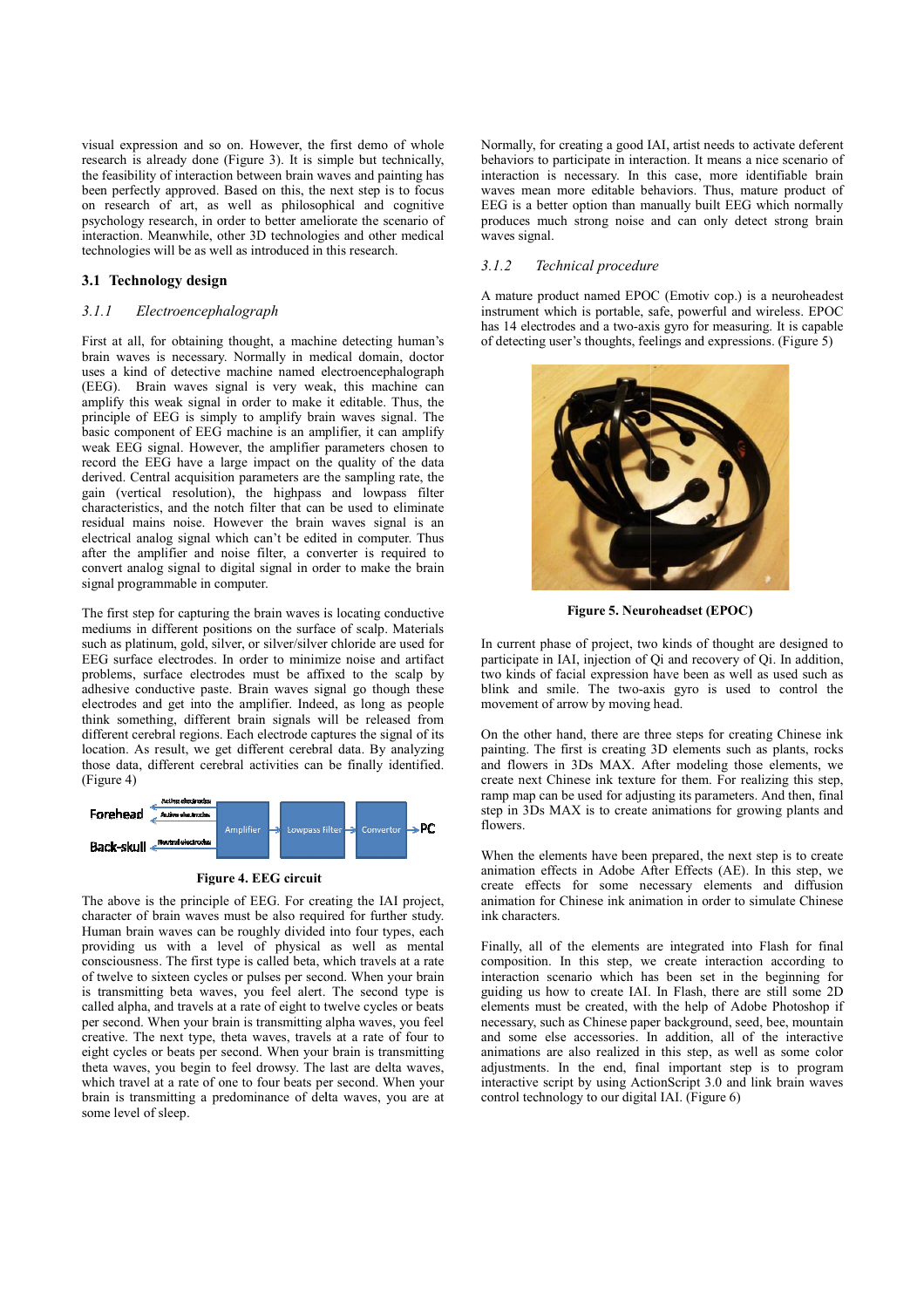

**Figure 6. 3Ds MAX – AE – AS3.0 (+EEG) – Final work** 

#### **3.2 Interactive design**

In this part, two things will be introduced: how to integrate brain waves control and interaction scenario.

#### *3.2.1 Integration of brain waves control*

In the above paragraphs, we have learned the function of EPOC neuroheadset and creation of Chinese ink painting. However, how to establish the link between the two things? For solving this question, we need to learn EPOC Control Panel and EmoKey.

EPOC Control Panel is the basis of application of EPOC neuroheadset, it owns 4 sectors: Expressiv Suite, Affectiv Suite, Cogntiv Suite and Mouse Emulator. For this IAI project, the Expressiv Suite, Cogntiv Suite and Mouse Emulator are necessary.

The Expressiv Suite details the facial expressions and non-verbal communication capabilities of the EPOC Neuroheadset. The facial expressions which are displayed include horizontal eye movements to the left and right, normal eye blinks, left and right sided winks, clenching the teeth and smiling.

The Cognitiv detection suite evaluates a user's real time brainwave activity to discern the user's conscious intent to perform distinct physical actions on a real or virtual object. The detection is designed to work with up to 13 different actions: 6 directional movements (push, pull, left, right, up and down) and 6 rotations (clockwise, counter-clockwise, left, right, forward and backward) plus one additional action that exists only in the realm of the user's imagination: disappear.

The Mouse Emulator Tab in the EPOC Control Panel allows you to activate the neuroheadset's gyroscope and link it to the control of your computer's mouse cursor.

For our IAI project, the major is Congnitiv Suite. Although a serial pre-configuration actions have been set and cannot be changed, but we can still train those actions to adapt our personal brain waves. The Cognitiv training process enables the EmoEngine to analyze your brainwaves and develop a personalized signature which corresponds to each particular action, as well as the background state, or "neutral". As the EmoEngine learns and refines the signatures for each of the actions, as well as neutral, detections become more precise and easier to perform. Therefore, according to this point, we get two ways to develop the Cogntiv Suite function in order to adapt our IAI project. The first one named similar thought: after some experiments, an interesting phenomenon is discovered. Some brain waves in fact have some similar characters, such as push and inject, pull and take back. In this IAI project, when user imagine injecting Qi to the painting in

order to give life, his brain wave of injection resembles the action of push. Therefore, behind our application, we can train user's injection thought associating to the push action which has been preset down application. The second is brain wave replacement: because Emotiv Company has preset the functions of Cognitiv Suite and the preset actions can't be added or deleted. However, we can still train them. Therefore, there is a method to replace those preset actions by using training order to remember our personal thought instead of existing action name. For example, although an action named push, we can insert still another thought for it during training process. As a result, this action holds its ancient name push, but has a novel thought content which has been trained and replaced.

Currently, the thoughts and training works have been done. Next, how to link thoughts to IAI project ? For this question, a function named EmoKey (Figure 7) must be introduced.

| L | Send specific keystroke(s)               | V Hold the key Append return |                           |   |
|---|------------------------------------------|------------------------------|---------------------------|---|
|   | Send hot keys                            |                              |                           |   |
|   | $Ctr1$ Alt i Shift Win +                 |                              |                           |   |
|   | Send mouse click                         |                              |                           |   |
|   | © Left button Middle button Right button |                              |                           |   |
|   |                                          | Bouble button Left hold butt |                           |   |
|   | Hold time:<br>$20$ ms                    |                              | Trigger delay time: 20 ms | 怜 |
|   | Trigger type:                            |                              | Limit:                    |   |
|   |                                          |                              | 0.20                      | ÷ |

**Figure 7. EmoKey** 

EmoKey lets you create profiles that define how detections are mapped to keystroke combinations. EmoKey links the Emotiv technology to applications by easily converting detected events into any combination of keystrokes. According to above explication, keystrokes are able to become a medium to save detected events, thoughts or facial expressions. By using EmoKey, a detected thought such as push can be associated to a key button such as L or to a mouse key such as left button. When this thought occurs, the associated key button will be activated. Above is one side of the link, brain waves and keystroke. The other side is keystroke and application. By using ActionScript 3.0, listening event can be created in order to detect keystroke event. For example, we have previously set a movie clip named growing plant and established a listening event such as when detected the key button L pressed, play the movie clip growing plant or execute a sentence. Based on this concept, association between brain waves or our thoughts and the application can be indirectly established.

In addition, EmoKey can not only map thought or facial expression to keystroke, but also allows us configure some parameters such as event mode including "occur" or "not occur", as well as a function named qualify control. Qualify control allows us to set a value which defines when the associated key button is pressed and what is the press mode. For example, the press mode named more than... and a value such as 0.5 have been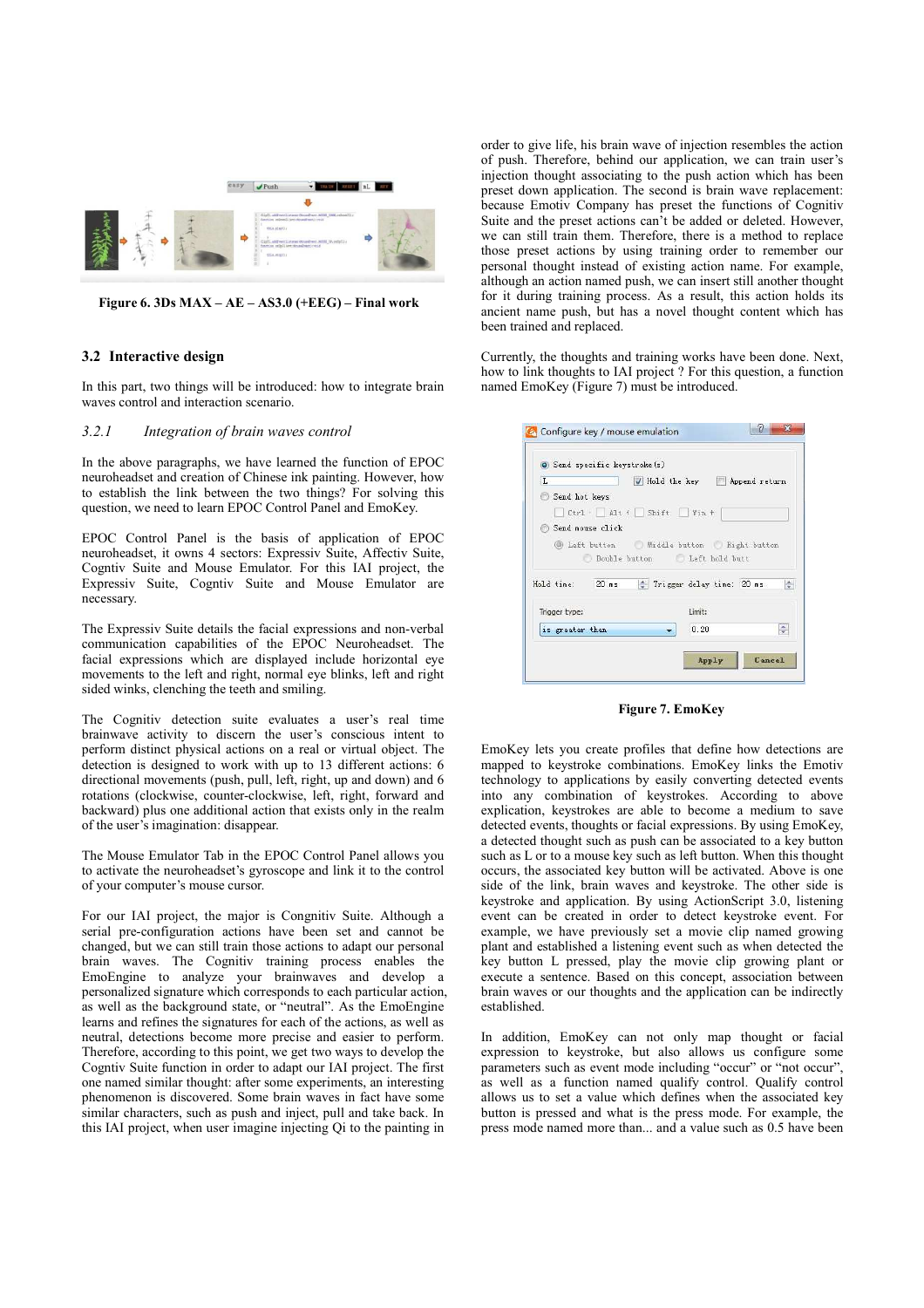previously set for an action of pressing left button, which has been also associated to a user's thought known as push, then when the user thinks push, the left button infect cannot be pressed at once. The left button can be just pressed only when the force of concentration gets over 0.5. This function brings us more possibilities to create interactivity.

### *3.2.2 Final Interaction scenario*

Users use their mind to control Qi, to inject Qi into the painting as giving life to plants and animals.

Human's Qi and nature's Qi can integrate and influence each other. Injecting our Qi to the nature levels up the natural life, and Qi of natural life also nourishes our Qi in order to make our life stronger. However, the digital Chinese ink painting and users exist in two spaces. How to express the interaction between the painting and us?

We need thus a solution to feel our Qi injected into the painting, and let users understand this is a kind of their own energy. Based on this, in the digital painting we need to make Qi and all the changeable elements visible. For example, life and death are expressed as a circle of Qi. Concentration of Qi makes life appear. To the contrary, death makes Qi scatter and return to the nature. Therefore, with injection of Qi into the nature, we can make more and more life appears, which means gathering of Qi construct life. And then, the environment becomes more and more vital. The Book of Change mentioned Qi is a vital energy which can be transformed between different materials and influence them. According to this argument, with more powers of nature, our Qi also becomes more and more powerful. According to Taoism, "if we want to change the nature, no matter how small an action, we always lead the nature to a bad direction." For example, catching an animal kills the animal; cutting down a tree ruins the forest; blowing a gale destroys the environment, like butterfly effect. All things born in Qi and die in Qi. In this painting, the biggest storage is the earth. After the death of life, Qi returns to the earth. If people continue to use their Qi to interfere the nature, their Qi disappears finally.

Although the current demo that has been completed until present is just a small part of the interactive scenario, the whole painting will be a complex project. The entire painting is divided into distant, medium, and close view. The distant view is assigned to the mountain, the middle view to the forest, and close-range to the animals and some typical plants. All can interact with users. In the foreground there is a river. Some clouds and birds hover in the sky.

Initially, the scene shows sky and ground with a gray color. When user injects his Qi into the screen, the nature's Qi is activated, and grows out from the land in the form of seedlings and keep growing up to plants. Qi around these plants also grows out from the land in the form of green grass. The vapor exhaled by the plants is then released into the atmosphere and forms clouds. The more Qi is injected, the more plants and clouds are formed, leading to rains in the scene washing away the dusts and cleaning up the background. The color of the painting then becomes richer and more vibrant. As another form of Qi, the rainwater, once soaked into the ground transforms itself into all kinds of the elements for life. On the other hand, the Qi evaporated from the water in the ground can be absorbed by the user, and thus makes the user's Qi stronger. Meanwhile, the plants bear fruits and die at the end of life. Nutrition of the fallen fruits is also a form of Qi and can be taken in by the user. While the dead plants give part of their Qi to new life and return the rest to the earth. The middle view of scene is also active when the Qi is strong enough, the forest forms, birds fly in the sky and insects appear in the ground. The insects bring the seeds from the forest to the foreground, and new plants appear in the foreground. Rivers are finally formed in the close view the outflow of many rains. And new species lives in the river after the users inject Qi into it.

Chinese traditional music is also applicable as the background sounds for the interaction, which allows the user to emerge into the environment and the ambiance. A series of sounds for different behaviors are also set in the scene.

#### **3.3 Art design**

This IAI project adopts Chinese ink painting as major artistic style. Normally, Chinese ink painting presents as white and blank. However, this IAI project also uses other colors for exhibiting conception of giving life. On the other hand, background of the IAI is Chinese absorbable paper texture, because Chinese ink painting is painted with this kind of material in the real world. And because of characters of absorbable paper, appearance of object in this painting accompanies with an animation of diffusion. In the real, when ink drop into the paper, it will diffuse progressively, which cause Chinese painting has no solid trace but fluid trace. Chinese painting normally has a short poem in the corner of painting, as well as a stamp of painter. For our IAI project, this poem is replaced with a changeable guide which tells user how to start the interaction and help user understanding content of IAI. This is also a way of integration of Chinese calligraphy art. For the visual expression, the major rhythm is tranquil and mysterious which makes the landscape like a world out of our world. Because Chinese ink painting is not simply imitation, it is presentation of painter's feeling and spirit. And the



**Figure 8. Art design**